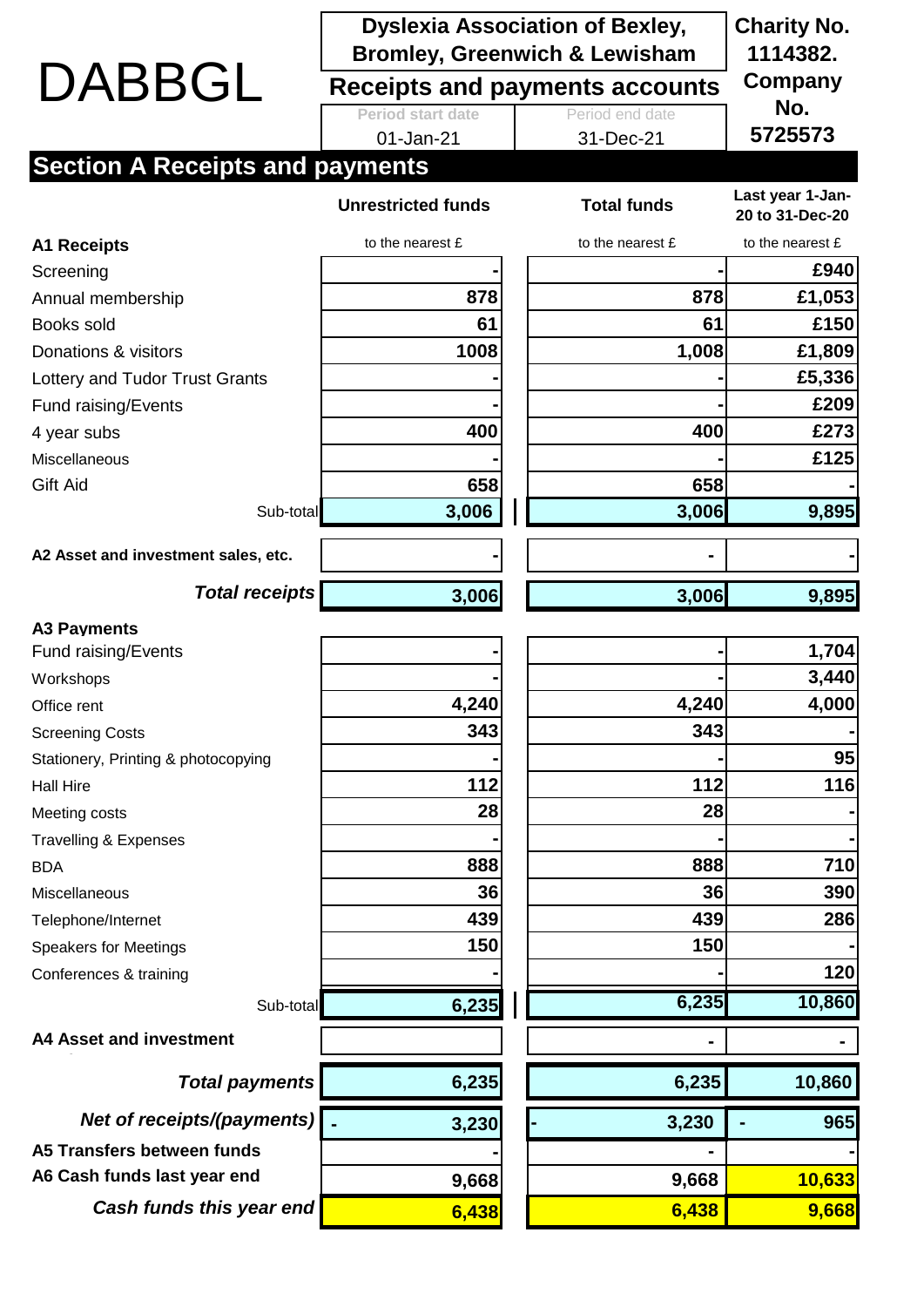## **Accountant's Report**

I have examined the books and vouchers of the Dyslexia Association of Bexley Bromley Greenwich & Lewisham for the year ended 31st December 2020 and in my opinion the above Receipts and Payments Account is in accordance therewith.

| Signed by Examiner                                          | Signature                | Print name            | Date |
|-------------------------------------------------------------|--------------------------|-----------------------|------|
|                                                             |                          |                       |      |
| Section B Statement of assets and liabilities at period end |                          |                       |      |
| <b>Categories</b>                                           | <b>Details</b>           |                       |      |
|                                                             |                          | to nearest £          |      |
| <b>B1 Cash funds</b>                                        | <b>Current account</b>   | 8,345                 |      |
|                                                             |                          |                       |      |
|                                                             | <b>Total cash funds</b>  | 8,345<br>E            |      |
|                                                             | <b>Details</b>           | to nearest £          |      |
| <b>B2 Other monetary assets</b>                             | Cash at hand             |                       |      |
|                                                             |                          |                       |      |
|                                                             | <b>Details</b>           | <b>Estimated cost</b> |      |
| <b>B3 Investment assets</b>                                 | Books for sale           |                       |      |
|                                                             | <b>Details</b>           | Cost                  |      |
| <b>B4 Assets retained for the</b>                           | Software, stamps & displ |                       |      |
| charity's own use                                           |                          |                       |      |
|                                                             | <b>Details</b>           | <b>Amount due</b>     |      |
| <b>B5 Liabilities</b>                                       | 4 year membership        | £<br>883              |      |
|                                                             | prepaid                  |                       |      |

We thank all our supporters for their generous contributions which make possible the delivery of support to the dyslexic community in Bexley, Bromley, Greenwich & Lewisham

## **Gifts in Kind**

The Association benefits from hundreds of voluntary hours contributed by our supporters. It is impossible to value these gifts in kind, without which our work would not happen

## **Notes**

(a) For the period ended 31 December 2016 the company was entitled to exemption under section 249A(1) of the Companies Act 1985.

 (b) Members have not required the company to obtain an audit in accordance with section 249B(2) of the Companies Act 1985;

(c) The directors acknowledge their responsibility for:

i. ensuring the company keeps accounting records which comply with section 221; and